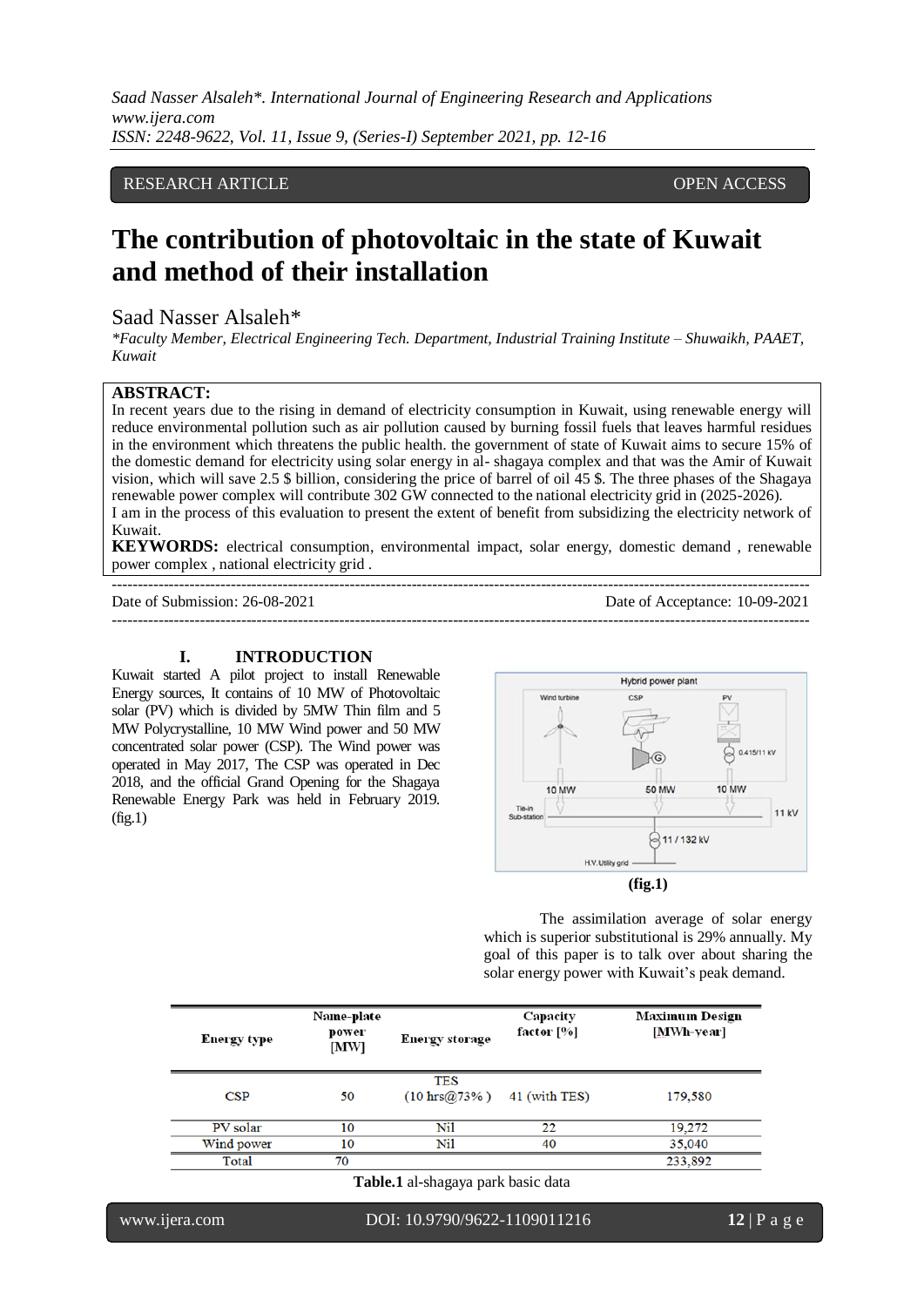#### **II. METHODOLOGY**

In the very beginning, the Shagaya PV plant was established to generating electricity to the grid in a fully operational environment. By comparing the total size of the PV plant (11.15 MW) with a medium sized project, we can see that it can inject a reasonable amount of electricity to the grid. Moreover, the essential goal of the whole Shagaya plant is to highlight and review the performance of different kinds of renewable energy technologies (table.1) that are working under a difficult climate such as in Kuwait. To get this result, all parts of the TF and PC subsystems were chosen to be practically identical in terms of the installed capacity, inverters, transformers, and cabling method**.**



Fig.2 Shagaya PV power plant synoptic

#### **2.1 PV capacity factor:**

:

The general appearance of the statistical system for the two branches as in(fig.2). 36 lines of PV arrays and current converters from DC to AC and rise-up voltage and collecting boxes and cabling for each substation.

The capacity factor C.F. of Shagaya PV plant was calculated based on its actual produced power throughout its first year after commissioning as per the following equation:

\n
$$
\text{Capacity Factor} = \left( \frac{\text{Annual Electrical Energy Output Wh-Yr}}{365 \times 24 \, \text{hrs} \times \text{Namepale Power}} \right) \times 100
$$
\n

## **2.2 climatic description and measurement**

Each block has an output of 2200 KW connected to 132 KW final grid. some power pulled back at night to the main cabin usage. The (PC) and (TF) have a power of 315 WP and 49160 WP at series with actual officiating percentage 16023% for (PC) and 13% for (TF).

The total slabs of (PC) are 34577 operating in space of 79801 squared meter for with ground coverage ratio (GCR) 0.47% and total slabs of (TF) are 96694 square meters with a ground coverage ratio (GCR) 0.48%



**Fig.3** Geographical situation of Shagaya Plant

www.ijera.com DOI: 10.9790/9622-1109011216 **13** | P a g e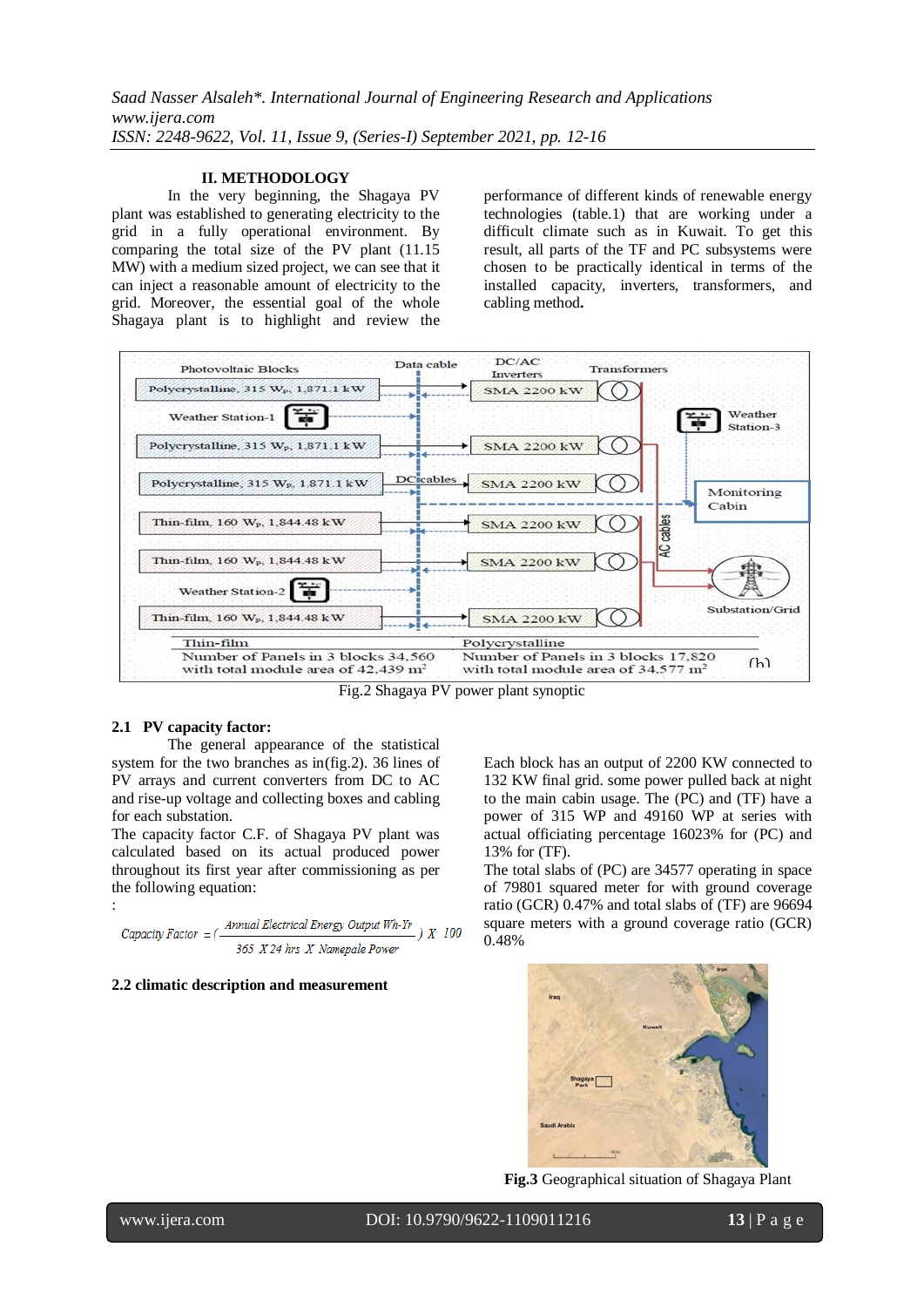*Saad Nasser Alsaleh\*. International Journal of Engineering Research and Applications www.ijera.com ISSN: 2248-9622, Vol. 11, Issue 9, (Series-I) September 2021, pp. 12-16*

Distributed PV technology into three blocks with a full capacity 5.531 MW (TF) and 5.613 MW (PC) each block of (TF) consist of 1.844 MW built of 8 slabs by 1440 series likewise the block of (PC) consists of 1.871 MW built of 20 slabs by 297 series

meter for with ground coverage ratio (GCR) 0.47% and total slabs of (TF) are 96694 square meters with a ground coverage ratio (GCR)



Ffig.4 Air temperature and humidity (monthly)

The dimension of the land is 87.5 square meters at 100 KM western state of Kuwait (figure 3). It is classified as infertile and semitropical area and distinguished as a hot and harsh zone. In summer, the temperature points to 40 Celsius degrees and a short winter season with a low temperature of 10 Celsius degrees. (Fig. 4)



A three weather stations has been installed to measure horizontal irradiance, tilted irradiance, humidity, temperature, energy of PV slabs, input, and output power. The three weathers stations have been installed in selected places as in(fig.**5**). Each one close to the supervision cabin, a sensor fixed in each separate back panel that it gives ability to read the upper and lower panel temperature.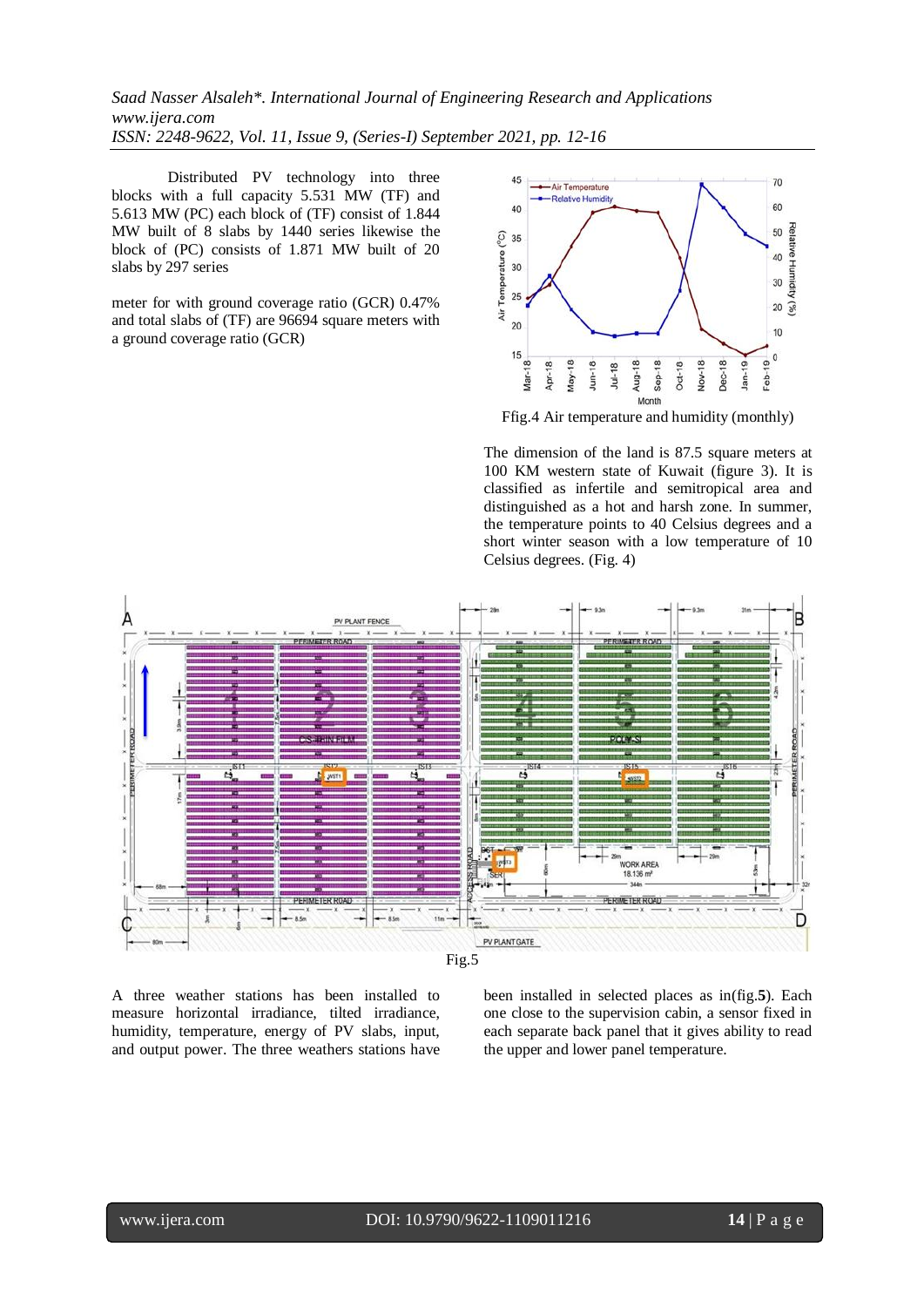

#### **2.3 solar irradiation:**

The average irradiance in the state of Kuwait (600 – 1020 W/m squared) as shown in fig.6. however, the daily gross irradiance energy is 170 KWH/m squared as in fig.71941 (kwh/m squared – year) is the gross annual isolation analogous to the horizon and possibility to reach 2098 (kwh/ m squared- year) at an angle of 30 degrees with azimuth`s analogous orientation according to 4535 daylights 1941 (kwh/m squared – year) is the gross annual isolation analogous to the horizon and possibility to reach 2098 hours. Accordingly, to the weather difficulties like dust storms which decreases the total photovoltaic by sand and mud sediment. Al Shagaya current total production is 70 MW equals electrical voltage of 11 KV transferred to the local grid to rise into 132 KV by tie-in substation as well as the complex contribution to decrease carbon emission of amount 93.513 (metric tons/year) as per every KW/H produced by the combined cycle power generators which fueling with petroleum or gas causes of percentage equals to 0.5 (KG/KWH).

#### **2.4 Ambient temperature effect**

The weather temperature in Kuwait at summer can reach a peak point of 52 ºC



especially in July, but the average value throughout summer day time is 45º C, Hence according to Equation fig.8) , the rating voltage of the PV panels can declined by 1.5 V if we considering the PV temp coefficient as  $(0.08)$  Volt /  $^{\circ}$ C ), respectively we can use the PV typical characteristic thermal behaviour (Figure. 5) as a refernce line to our case.

## **2.5 Peak shaving & Net-load**

As per the irradiant annual statistical histogram of northern Kuwait (as per equation below) which signifies an abundance amount of irradiance for the period from May until September at which the power demand of Kuwait ramps up to the peak during daytime due to the heavily usage of the air-conditioning systems across the country.

$$
V_{oc\ (ambient)} = [Temp. Coefficient * (T_{STC} - T_{ambient})] + V_{oc, rated}
$$

Hence, with reference to the annual power consumption data (Figure. 9) the PV plant production will assist in peak-shaving the grid's demand and ultimately it will stabilize the net-load.